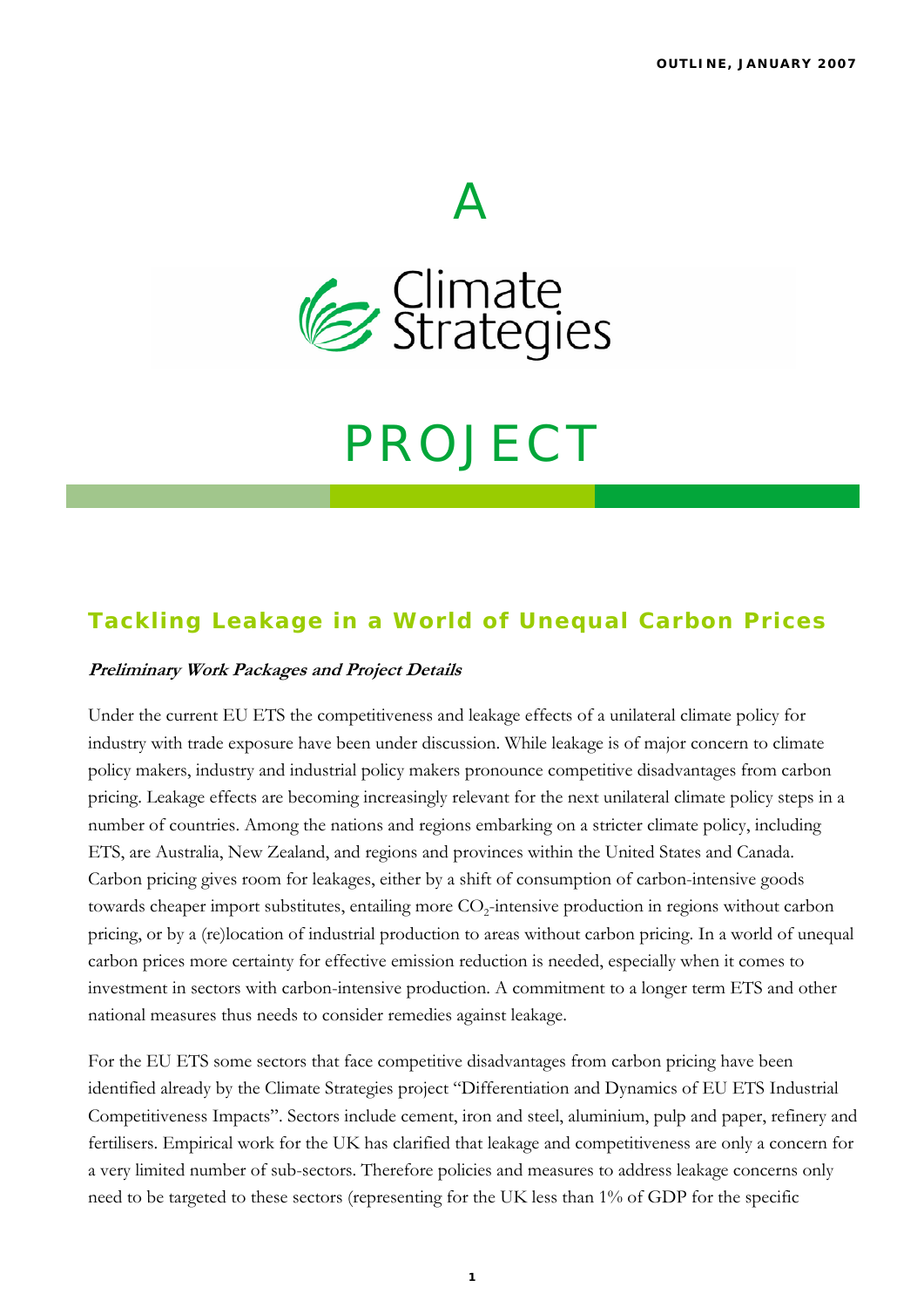application). There are basically three options to circumvent leakage from these sectors. First, under an ETS certificates could be grandfathered to the industries that are prone to competitiveness effects from trade exposure. Second, industry and governments could establish cross-country sectoral agreements that level the playing field for each sector. Third, countries or regions could set up a system of border adjustment measures for imports or a system of trade agreements that differentiate tariffs according to the carbon content of traded goods.

This Climate Strategies project will in part build upon the results from the Climate Strategies 2007 project "Differentiation and Dynamics of EU ETS Industrial Competitiveness Impacts". Still, there is lack of evidence in major European countries and not all sectors are similarly affected within the EU. As in the new EU Directive on the ETS after 2012 provisions on leakage will be included (to be presented on the 23<sup>rd</sup> January), the project will depart from the European perspective on sectoral exposure to competitiveness effects. This includes the intra-European perspective, with Eastern European countries having different industry structures compared to the EU-15, and moreover, having as their neighbours non-EU trade partners without emission mitigation targets. For each sector there needs to be clarification whether balancing competitiveness concerns also means balancing leakage concerns or vice versa. We will focus on the options for governments to handle the effects. Departing from the European perspective, we will then broaden the scope to include other countries' climate policies. These countries include Australia, New Zealand, the United States and Japan. The motivation for this is twofold: first, it will address the leakage issue already at the stage of creating other nations' climate policy. EU experiences could be introduced into the debate, including free allocation or border adjustment as part of unilateral climate policy (as advocated e.g. by the Liberman-Warner Bill in the U.S., or by the French president Nicolas Sarkozy at his November visit in China). Special attention will be given to border adjustments, such as import taxes, export tariffs, standards, and requirements to buy emission allowances for imports or to alleviate exporters from allowance costs.

Second, the international scope needs investigation, as the interaction between countries with ambitious mitigation targets is part of the solution to the leakage problem. We will discuss how to deal with leakage and competitiveness in the longer-term, especially within the post-2012 international climate regime. This includes implications from adjustment measures for major trading partners with or without lower mitigation policy in place, especially the compatibility of border adjustment with world trade law under the WTO, and with the global attempt to reach agreement on climate policy with emerging economies. As the latter deem any environmentally motivated trade measure as disguised protectionism, this part of the project yields important aspects for the future of the global climate regime.

In particular, we plan to address the following issues in this project:

#### **Part I: Illustrating leakage and competitiveness for selected industries in the EU**

Empirical evidence for France and the UK (Demailly/Quirion 2006; Neuhoff/Sato 2007) shows that some sectors producing homogenous goods, including cement, basic iron and steel, pulp and paper, or refineries are prone to suffer high costs from carbon pricing through emissions trading. However,

#### **CLIMATE STRATEGIES**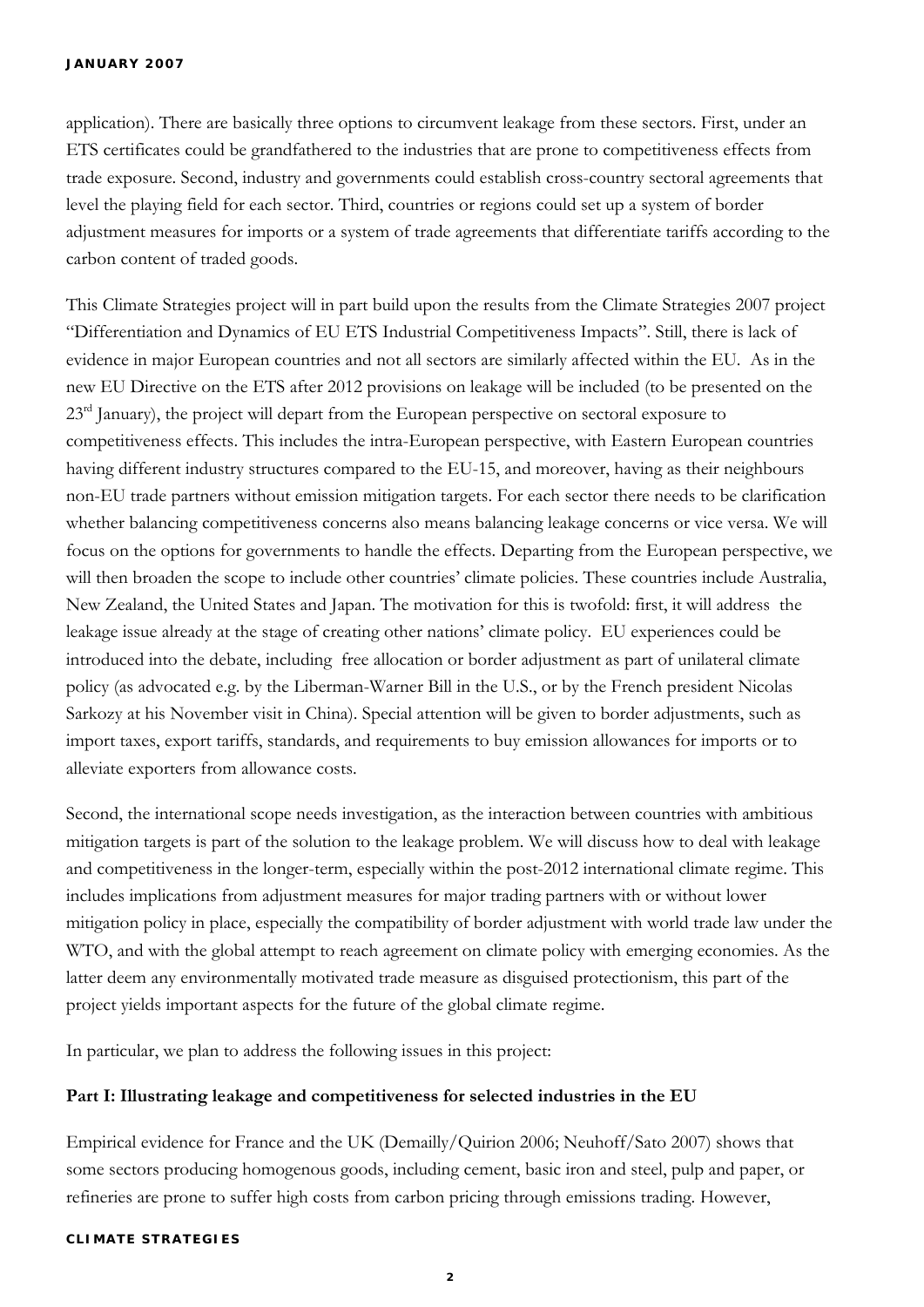previous work has also clarified that leakage and competitiveness concerns arise only for a very limited number of sub-sectors. Therefore measures to address these effects should be tailored to these sectors (representing in case of the UK less than 1% of GDP). Under the EU ETS, carbon costs occur via two channels: electricity production and direct carbon emissions from production. Electricity cost matter especially for aluminium and chemical production. However, the effects differ among sub-sectors and depend on emission rights allocation methods. Direct and indirect costs, depending on the actual carbon price, could e.g. rise up to 35% of value added in UK cement production (assuming a price of 20 Euro per tonne CO2). This establishes a strong incentive to recalculate production and location. The quantification of potential effects from carbon pricing illustrates along single sectoral features how leakage and competitiveness interact. It also exemplifies the diversity of the economic interactions in the value chain and across the border. For the Eastern borders of the EU there is another situation under debate. If carbon pricing is affecting costs of electrity production within the EU, new sites in Ukraine, Belarus or Russia could deliver to Poland or the Baltic states at lower cost once the infrastructure is enabling increasing trade.

**Range of potential research questions when illustrating leakage and competitiveness**: how can leakage and competitiveness effects be measured? Which are the relevant sectors in different EU member countries? Which instruments are most effective in avoiding leakage? What are the trade-offs between leakage and competitiveness effects? What are the regional differences on the sectoral level within the EU and between the EU and other countries or regions? Are there feedbacks from climate policy measures which create unintended leakages (e.g. in making the building sector more energy efficient)?

- I.1. Leakage and competitiveness: trade-offs and synergies
- I.2: Quantification of effects based on statistics and sectoral interviews
- I.3: Regional disparities within Europe: Central Europe, South Europe, UK, Germany
- I.4: Regional disparities at the international level: Australia, Japan, California, US

#### **Part II: Free allocation of emission rights to address leakage and competitiveness**

Free allocation of emission rights is a potential remedy which can be incorporated in an ETS. However, it does not ensure that firms do not relocate or pass on carbon costs to consumers (based on opportunity costs), both causing leakage. There are inherent problems, too, with dynamic efficiency as incentives to reduce emissions are missing, at least if past emissions are the benchmark for allocation. In order to eliminate the distortions from free allocation, there are a number of specific solutions. These include baselines, benchmark or closure provisions (e.g. Neuhoff 2007). Another issue would be that if there is free allocation for selected industries, should there be differentiation betweeen Member States based on their geographical location and their industrial structure within the EU and how could this be considered. This is an again refering to the New Member States' challenge to contribute to future EU emission reductions, as relocation to Russia or Belarus could cause leakage in Poland or Hungary in sectors where geographical proximity to markets matters and where few sectors dominate industrial production.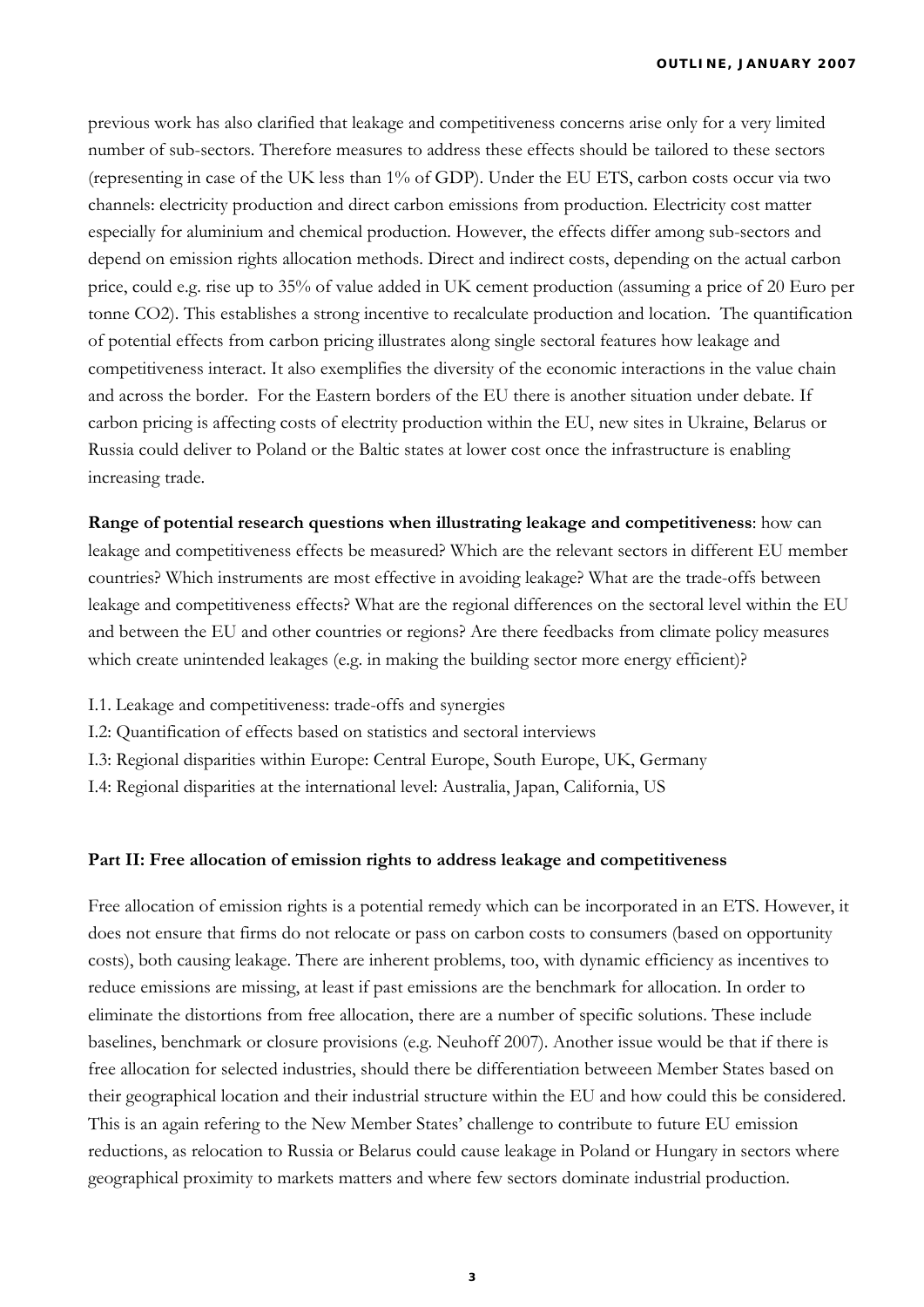**Range of potential research questions on free allocation:** how can leakage and competitiveness be addressed by free allocation of emission rights? What are the implications across sectors and across regions? How would free allocation affect the effectiveness of ETS?

II.1 Free allocation across sectors, carbon prices, timing and leakage effects

- II. 2 Free allocation across regions, carbon prices, timing and leakage effects
- II. 3 Free allocation, dynamic efficiency and effectiveness in reducing emissions

#### **Part III: Border adjustment policy**

The negative impacts of a unilateral carbon pricing policy on the international competitiveness of industry and on leakage can be addressed by balancing the cost differentials at the border. There are two major ways to implement this. First imported products that compete with domestic ones could be taxed according to the cost incurred by emissions trading in the home market. This concept stems from international trade regulation allowing for border tax adjustment between members of the WTO. However, as EU carbon pricing policy applies the ETS or regulation, but rarely taxes, a definition and calculation of the relevant amount has to be developed. Economic and legal analyses of border adjustment agree that border taxes could be applied to offset competitiveness effects (Ismer Neuhoff 2007; Asselt/Biermann 2007; Godard 2007). Yet, the evolving debate on import taxes as part of an ambitious climate policy within the EU and the US needs clarification with respect to the more practical implications and the international political signals of such a measure.

Second, the alternative to a tax equivalent could be the enforcement of emissions allowance trading for all importers. In the U.S. this is suggested by two Senate bills, introducing "international reserve allowances" issued by the U.S. government (Brewer 2007). Then, importers need to buy emission rights for the carbon content of their imports, although their production takes place abroad. This clearly reduces leakage problems by adjusting the prices of producing substitutes at home and abroad.

For both tools, the political dimension is crucial. The border tax falls under the realm of international trade policy, not climate policy. The application could signal to major trade partners a willingness to impair market access – a very sensitive issue under the current Doha Round of multilateral trade negotiations, especially for the emerging large emitters like China or India. Last but not least, the creation of tariff revenues and their recycling needs to be addressed. They could be earmarked for further climate policy measures, or could be transferred to exporting countries by agreement that instead of import taxes the exporting countries levied the tariff.<sup>[1](#page-3-0)</sup> The imposition of emission allowances for imports is extending the national emissions trading system to foreign producers. In case that importers are forced to buy emission allowances, this implies extraterritorial application of domestic climate policy. Whether or not this is manageable under current trade agreements needs careful investigation and as with border taxes the international political implications could be challenging. It is in accord with WTO trade rules if it applies in

<span id="page-3-0"></span> 1Benito Müller, Anju Sharma 2005: Trade tactic could unlock climate negotiations. See http://www.scidev.net/content/opinions/eng/tradetactic-could-unlock-climate-negotiations.cfm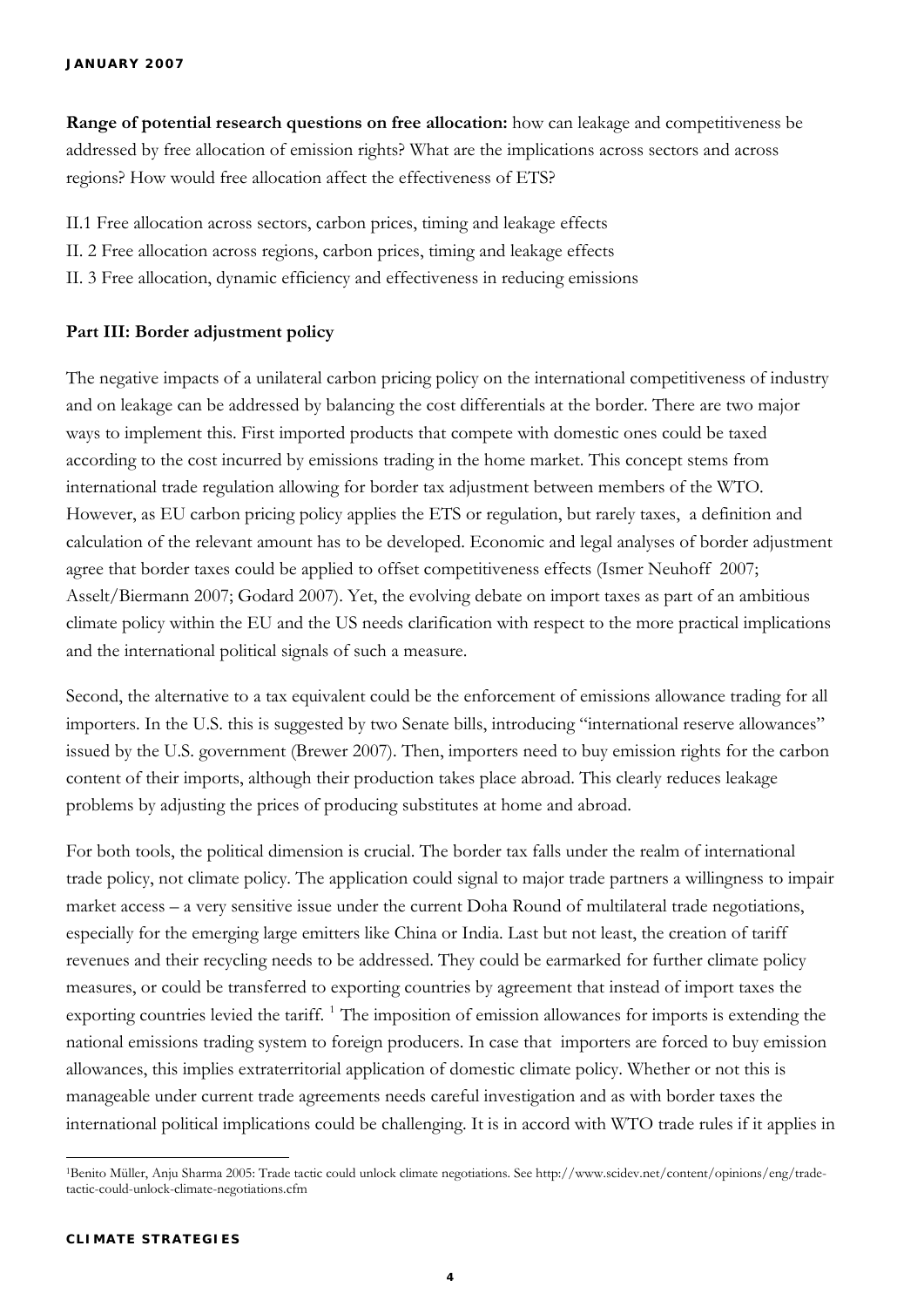the same, i.e. non-discriminating way to domestic producers and importers. Importers need easy access to fulfilling this import regulation, otherwise they could claim to be discriminated against.

In order to discuss broader implications the project will set up an example of border adjustment for the sectors that have been identified as suffering from competitiveness effects and creating leakage problems.

**Range of potential research questions on border adjustments:** How can border adjustments help to tackle leakage and competitiveness? What are the economic and legal prerequisites? Is implementation of border adjustments manageable in terms of transaction costs and transparency, including revenue recycling in case of taxes? What types of implementation could be considered? How could an EU border adjustment look like? What are the social costs associated with border taxes?

III. 1 The role of border adjustments for leakage and competitiveness concerns III. 2 A border adjustment for EU climate policy for cement, iron and steel, and potentially relevant sectors: economic and legal framing, implementation and institutions III.3 Implications: Will border adjustment forge or hinder international trade and climate partnerships?

#### **Part IV: Implications for international climate policy**

EU action against leakage effects needs to be discussed with a view, first, on other countries embarking on unilateral carbon pricing, second, on countries not embarking on such climate policy, and third, on the implications for the UNFCCC climate process. For this, the interaction with other climate policy strategies has to be clarified, namely linking of ETS and sectoral agreements. Latest attempts to set a global price for carbon include linking emission trading schemes across countries. A wider carbon market promises a levelling of the playing field. If ETS of industrialised countries expand across borders, this has implications for the exposure of industries to cost disadvantages, depending on how their trade integration complies with ETS integration. Moreover, sectoral agreements offer another option for tackling leakage and competitiveness as they could address the largest emitting industries not only from countries with ambitious mitigation policy, but also from emerging emitters like China and India. If led by governments, sectoral agreements could offer technological advancements and transfers, while voluntary agreements are very likely to fail on these aims and thus on solving the leakage problems (Baron et al. 2007).

**Range of potential research questions addressing policy implications:** What political obstacles and trade-offs can be expected from introducing compensating measures at the EU, at a regional (multilateral) or at a national level? Which government level (national, supranational, global) is appropriate to support measures deemed as being appropriate? What are long-term implications? How would a policy that offsets leakage/competitiveness effects relate to the post2012 international regime? How does such a policy relate to climate policy cooperation with emerging economies, to the international trade regime and to other tools of climate protection that could evolve in parallel (e.g. linking of ETS, sectoral agreements)?

IV.1 The EU policy and interaction with other countries' climate policy IV.2 Leakage and linking of ETS

**5**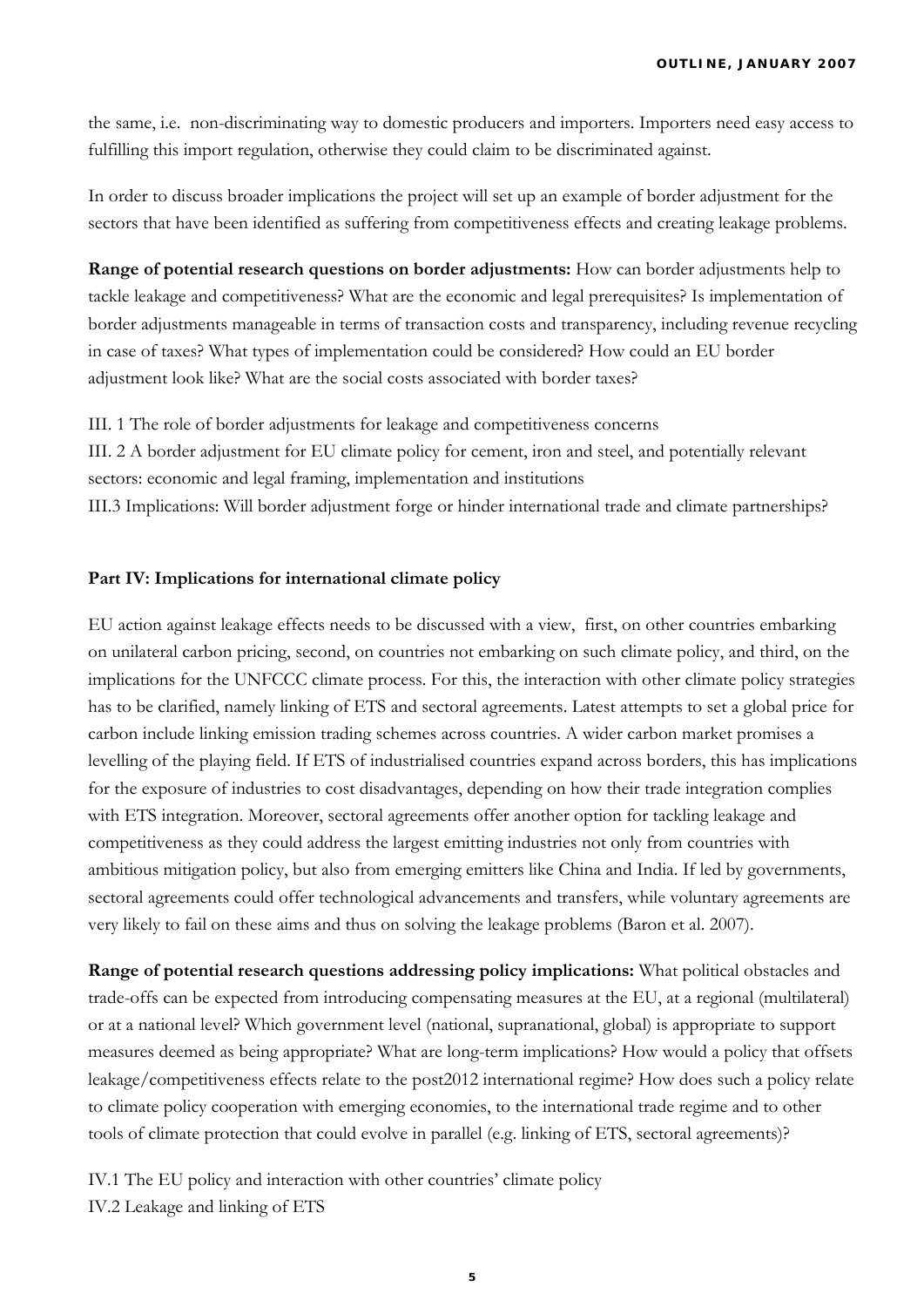- IV.3 Sectoral agreements
- IV.4 Implications for a post2012 climate regime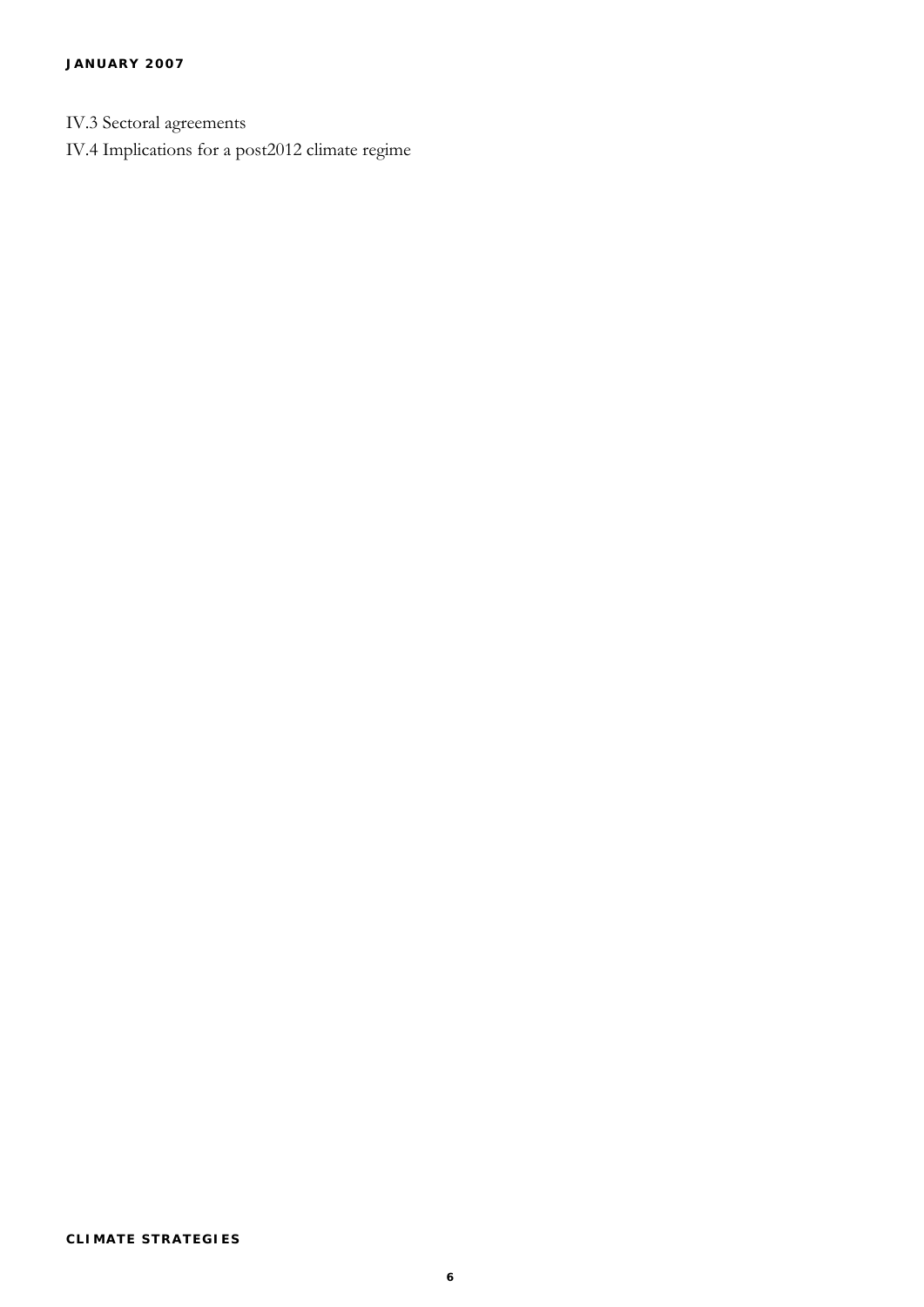

### **Coordinating Institute**

The German Institute for International and Security Affairs of the Stiftung Wissenschaft und Politik (SWP) is an independent scientific research institute that conducts applied policy research. It advises the German Bundestag (the German parliament) and the federal government on foreign and security policy issues. Detailed information is available at:<http://www.swp-berlin.org/en/index.php>

#### **Coordinator:**

Susanne Dröge, [www.swp-berlin.org/](http://www.swp-berlin.org/)

### **Partners and Stakeholders:**

The project will bring together the following experts (tentative list): Karsten Neuhoff, Cambridge; Roland Ismer, Munich; Harro van Asselt , IVM Amsterdam ; Thomas Brewer, Georgetown University; MJ Mace FIELD, London; Michel Colombier, Tancrède Voituriez, Matthieu Wemaere (IDDRI, Paris). Researchers from the CBS, Copenhagen; Partners from Poland, Australia, Japan, US, Canada are being enquired. Stakeholders will include experts from industry, research institutions, national governments across Europe, US, AUS, NZ, Japan as well as international institutions (OECD, WTO, EU COM).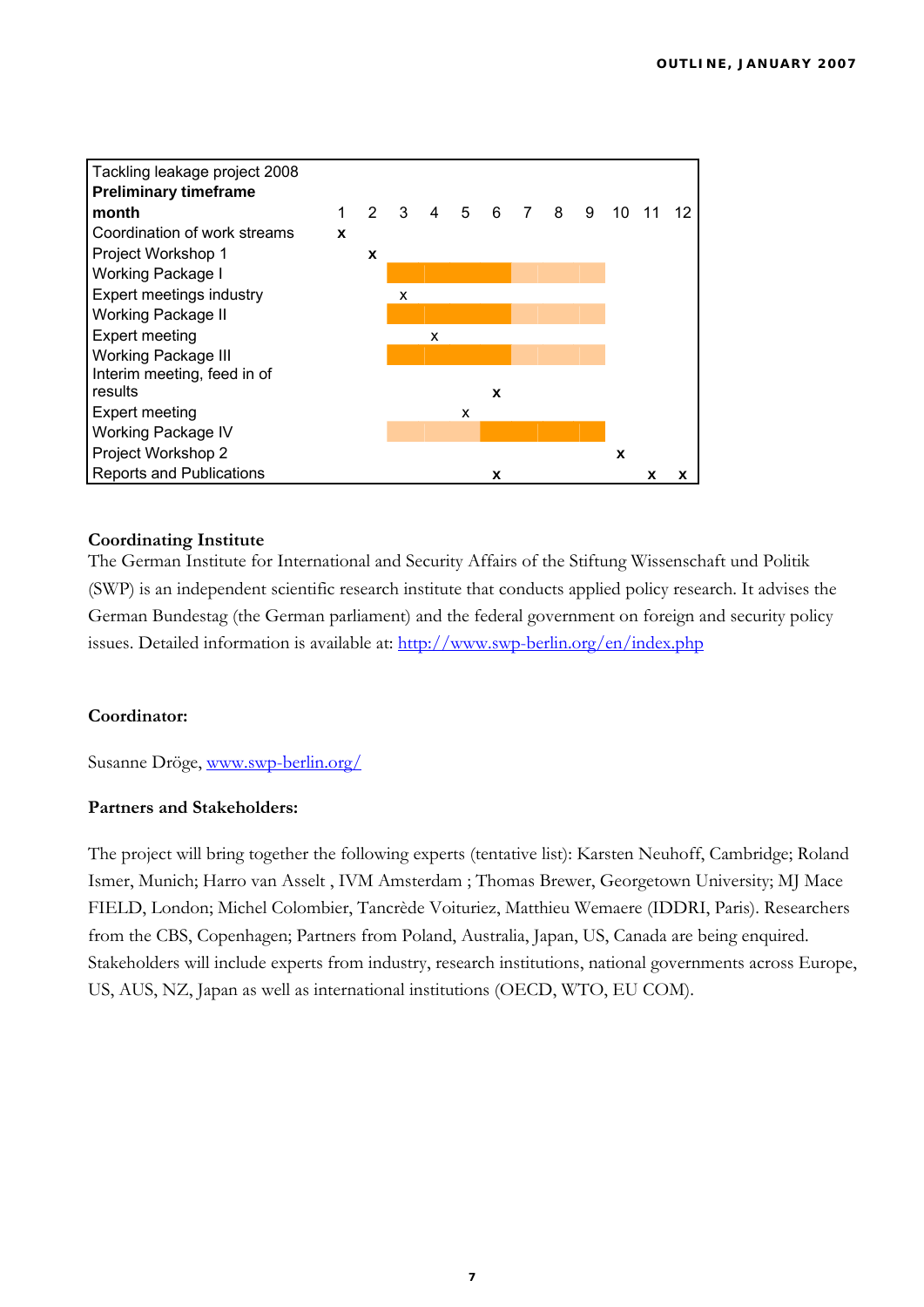References:

Asselt, Harro van & Biermann, Frank. 2007. European emissions trading and the international competitiveness of energyintensive industries: A legal and political evaluation of possible supporting measures. Energy Policy 35(1), 497-507.

Babiker, Mustafa H. (2005): Climate change policy, market structure, and carbon leakage, Journal of International Economics 65, pp. 412-445.

- Baron, R.; Reinaud, J.; Genasci, M. Philibert, C. (2007): Sectoral approaches to greenhouse gas mitigation. Exploring issues for heavy industry, IEA Information Paper, OECD/IEA, November 2007
- Biermann, Frank, and Rainer Brohm. 2005. Implementing the Kyoto Protocol without the United States: The strategic role of energy tax adjustments at the border. Climate Policy 4: 3, 289-302.
- Biermann, Frank. 2005. Between the United States and the South. Strategic Choices for European Climate Policy. Global Governance Working Paper No 17. Appeared revised in Climate Policy 5 (2005), pp. 273-290.
- Brewer, Thomas L. (2007): U.S: Climate Change Policies and International Trade Policies: Intersections and Implications for International Negotiations, paper prepared for a seminar of the Georgetown University Center for Business and Public Policy, posted to [www.usclimatechange.com](http://www.usclimatechange.com/) on 27 November 2007

Carbon Trust (2004): The European Emission Trading Scheme: Implications for Industrial Competitiveness, http://www.thecarbontrust.co.uk.

Carnegie Mellon University Green Design Initiative (2003): Economic Input-Output life Cycle Assessment (EIO-LCA) model, www.eiolca.net, Accessed September 2003.

- Crals, Evy and Lode Vereeck (2005): Taxes, Tradable Rights and Transaction Costs, European Journal of Law and Economics 20, pp. 199-223.
- Daniel C. Esty (1994): Greening the GATT Trade, Environment and the Future, Washington/D.C.
- De Cendra, Javier (2006): Can Emissions Trading Schemes be Coupled with Border Tax Adjustments? An Analysis vis-à-vis WTO Law, Review of European Community and International Environmental Law 15:2, pp. 131-145.
- Demailly, Damien and Philippe Quirion (2005): Leakage from climate policies and border tax adjustment: lessons from a geographic model of the cement industry, www.centre-cired.fr/perso/ quirion/demailly\_quirion\_venice\_final.pdf
- Demaret, Paul and Raoul Stewardson (1994): BTA under GATT and EC Law and General Implications for Environmental Taxes, Journal of World Trade 28:4, pp. 5 – 65.
- Doelle, Meinhard (2004): Climate Change and the WTO: Opportunities to Motivate State Acation oin Climate Change through the World Trade Organization, Review of European Community and International Environmental Law 13:1, pp. 85-103.
- Düerkopf, Marco (1994): Trade and Environment: International Trade Law Aspects of the Proposed EC Directive Introducing a Tax on Carbon Dioxide Emissions and Energy, Common Market Law Review, pp. 807-844.
- Dröge, Susanne (2007): Linkages between trade policy and environmental policy. Options for the promotion of environmental standards on processes and production methods, Books on Demand, Norderstedt.
- Dröge, S., Kemfert, C. (2005): Trade Policy to Control Climate Change: Does the Stick Beat the Carrot?, in: Quarterly Journal of Economic Research 74 (2), 235-248.
- Dröge, S. (with Biermann, F., Böhm, F., Brohm, R., Trabold, H.) (2004): National Climate Change Policies and WTO Law: A Case Study of Germany's New Policies, in: World Trade Review, Vol 3 (2), pp. 161-187
- Fauchald, Ole Kristian (1998): Environmental Taxes and Trade Discrimination, Oslo.
- Gerlagh, R. and Kuik, O.J. (2007). Carbon Leakage With International Technology Spillovers, FEEM WORKING PAPERS, Vol. 7, No. 9: May 4, 2007
- Godard, Olivier 2007: Unilateral European Post-Kyoto climate policy and Economic adjustment at EU borders, Ecole Polytechnique, Pole de Recherche en Ecnomie et Gestion, Paris, Working Paper
- Goh, Gavin (2004): The World Trade Organization, Kyoto and Energy Tax Adjustments at the Border, Journal of World Trade 38 (3): pp. 395-423.
- Grosman, Gene M. (1980): BTA: Do they distort trade, Journal of international economics No. 10, pp. 117-128.
- G8 + 5 (2007) Joint declaration by the G8-Presidency and Brazil, China, India, Mexico and South Africa, 2007
- Hoel, Michael (2005): The Triple Inefficiency of Uncoordinated Environmental Policies, Scandinavian Journal of Economics 107 (1), pp. 157-173.
- Hoerner, Andrew and Frank Muller (1997): Compatibility of Offsets with International Trade Rules, in Staehlin-Witt, E., Blöchliger, H. (eds.), Ökologisch orientierte Steuerreformen: die fiskal- und aussenwirtschaftspolitischen Aspekte, Bern.
- Howse, Roland and Regan Donald (2000): The Product/Process Distinction An Illusory Basis for Disciplining
- "Unilateralism" in Trade Policy, European Journal of International Law no.11, pp. 249-289. Hufbauer, Gary C. (1996): Fundamental Tax Reform and Border Tax Adjustments, Washington/D.C.

Ismer, R.; Neuhoff, K. (2007): Border Tax Adjustment: A feasible way to support stringent emission trading European Journal of Law and Economic 24: 137–164.

Ismer, Roland and Norbert J. Sailer (2003) Der neue Artikel 27 OECD-MA: Amtshilfe bei der Beitreibung und Sicherung von Steueransprüchen, Internationales Steuerrecht 2003, pp. 622-632.

Jackson, John H. (2000): Comments on Shrimps/Turtle and the Product/Process Distinction, European Journal of International Law, No. 11, pp. 303-307.

Johansson, Bengt (2006): Climate policy instruments and industry – effects and potential responses in the Swedish context, Energy Economics 43: pp 2344-2360.

Kuik, O.J. (2005). Climate change policies, international trade, and carbon leakage: an applied general equilibrium analysis.

#### **CLIMATE STRATEGIES**